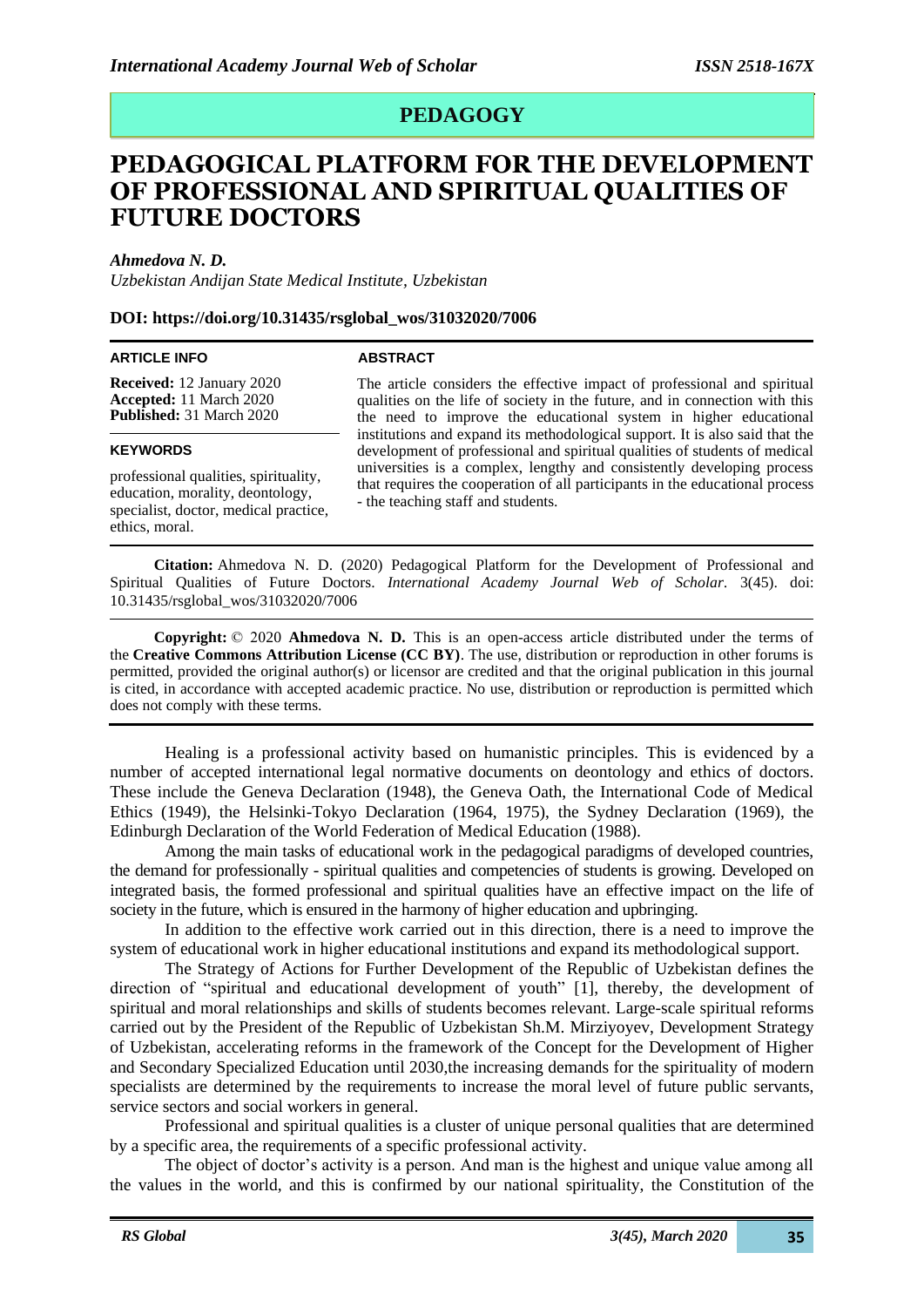Republic of Uzbekistan, as well as the adopted laws. And this is clearly manifested as the main principle of medical deontology, the humanistic development of the future physician's spirituality as the basis of his professional activity.

According to the requirements of Article 44 of the Law of the Republic of Uzbekistan "On the Protection of Citizens' Health", the oath of the doctor of the Republic of Uzbekistan includes a number of moral and ethical requirements for the spirituality of doctors. Today, the "Oath" performs its important professionally - spiritual function and serves as a moral factor in maintaining the health of our people.

The degree of study of the problem. Theoretical, socio-political, philosophical, ideological, sociological aspects of student education were studied by Azimova Z.E., Akramova Sh.A., Alliyarov A.D., Aleuov U., Asadov Yu.M., Egamberdieva N.M., Bekmuradov M., Zhakbarov M., Kakhkhorova M., Tulenova G.Zh., Kuronov M., Musurmonova O., Nazarov K., Mustafaev Sh., Makhkamov U., Kosimova Z., Kuranboyev K., Makhmutova G.I., Khojaev B., Utebaev T.

Over the years of independence in our country the following shave been investigated:the pedagogical management system for the formation of the professional orientation of future medical workers by F. Ziyaeva, the issues of the professional competence formation of students of medical colleges by Yu. E. Rakhimova. The issues of diagnosis motivation of educational activity of medical students have been investigated by the psychologist G.D.Kuldasheva.

In this regard, in 2014, A. Usmankhodzhaev's manual "The Spirituality of Medical Workers" [3] was published. However, despite the growing importance of the relevance of issues of spirituality, national ideology, the study of the problems of spirituality of future medical specialists and their improvement at medical universities has not been separately studied in our country as a socio-pedagogical problem.

The researches of the scientists of the CIS countries Kotova I.B., Slastenina V.A., Maksimova V.N., Nikandrova N.D., Shiyanova E.Kh. etc. emphasize the strengthening of professional identification with personal motives, feelings, ideals, profession and activity in the pedagogical process.

In pedagogical science, upbringing is interpreted as cultural identification, the process of pedagogically controlled social adaptation, the disclosure of the individual's creative talents and their direction (Asmolov A.G., Berulava M.N., Bratchenko S.L., Vulfov B.Z., Gavrilovets K. V., Novikova L.I., Selivanova N.L.). This understanding of the phenomenon of education is reflected in the form of professional education in the professional sphere. However, the above studies did not address the issues of professional spirituality and spiritual qualities of future doctors.

The analysis of modern research works shows that in the development of professional spirituality of future doctors there are some scientific and pedagogical contradictions.

Including;

- underdevelopment in the pedagogy of theoretical foundations and practical methodological aspects in the context of various industries, the need to educate professional spirituality in every future highly qualified specialist;

- the growing demand in medical practice for a doctor with high professional and spiritual level, and at the same time, insufficient scientific and methodological support in the theory and practice of training future doctors.

The presence of these problems necessitated the identification of pedagogical conditions for the training of highly qualified doctors with professional and spiritual qualities and their introduction into medical universities.

In order to solve those problems, we formulated the research topic as follows: **"Pedagogical platform for the development of professional and spiritual qualities of future doctors."**

The object of the study: the process of educational and spiritual activities in medical universities.

**The subject of the research**: pedagogical conditions for the development of professional and spiritual qualities of future doctors at medical universities.

## **Research Objectives**:

1. Disclosure of theoretical and methodological foundations of the process of development of professional and spiritual qualities of future doctors at higher medical schools;

2. Determination of the resources of higher medical educational institutions for the development of professional and spiritual qualities of future doctors;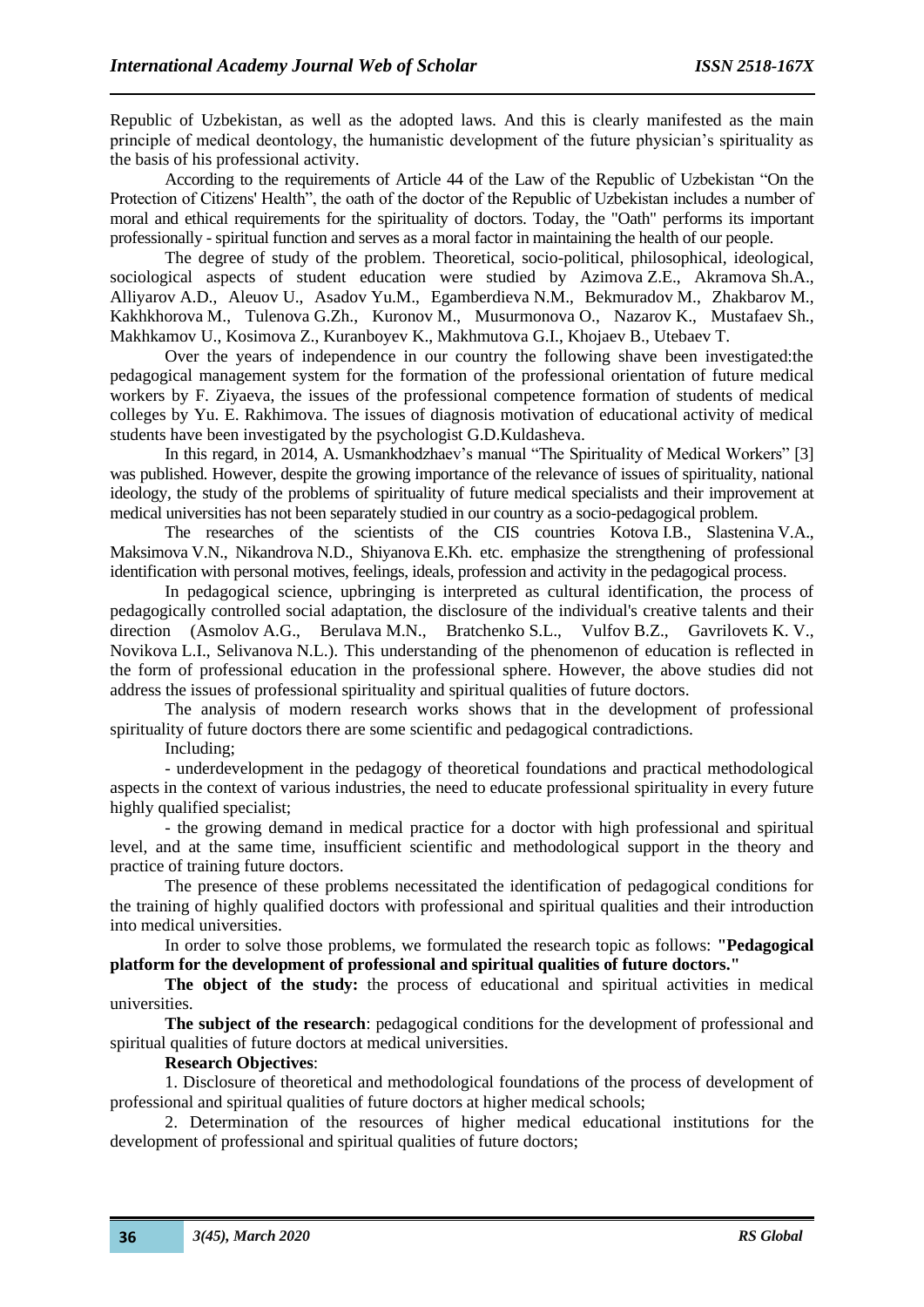## **Scientific novelty of the research work**

- The **matrix of professional and spiritual qualities of future doctors** through pedagogical content integration is defined and a mechanism for the development of professional and spiritual qualities is developed;

- The content of educational, spiritual and educational work at higher medical educational institutions of the Republic of Uzbekistan is enriched with ethical components of the Geneva Declaration of the World Medical Relief (WMR);

- a set of pedagogical conditions is substantiated that ensures the development of professional and spiritual qualities of future doctors and methodological recommendations for their implementation are developed.

## **Scientific and practical significance of the research results.**

The theoretical value of the study lies in the fact that, based on the analysis of the work of al-adab (pedagogical) thinkers, enlightening ideas of Abu Ali ibn Sina, the possibilities of the historical and medical heritage in the development of spiritual and moral qualities of future doctors have been revealed;

The content of the development of professional and spiritual qualities of the students of medical universities is determined by identifying a matrix of professional and spiritual qualities on the example of the content integration of the oath of the doctor of Uzbekistan and the rules of ethics and behavior of Andijan State Medical Institute, development of criteria, indicators of professional and spiritual qualities, as well as enriching them with theoretical, historical examples and approaches, revealing the role and importance of professional and spiritual qualities in the formation of the goals of medical activity;

The practical significance of the study is determined by clarifying the pedagogical and psychological features of the development of professional and spiritual qualities of future doctors, determining the parameters, stages that make up the pedagogical support of this complex of professional and spiritual qualities, improving the content, forms and technologies of spiritual and educational work to develop spiritual and moral qualities of future doctors, the development of scientifically based proposals and recommendations for the implementation of historical and medical heritage into modern system of higher medical education on the principle of "spiritual medicine";

The Edinburgh Declaration of the World Federation of Medical Education (1988) states that every patient should be able to see the image of a doctor, an attentive interlocutor, a sensitive observer, a competent doctor and a very courteous person.

Unfortunately, in recent years, a decline in professional and spiritual qualities has been observed in the relationship between the doctor and the patient, and there are tendencies to consider the patient as a passive object. Nevertheless, the triad founded by Abu Ali Ibn Sina, "when treating the patient, first of all, use the power of the word, if the word is not enough, use medicinal herbs and, last but not least, use the scalpel" remains an axiom in modern world medicine.

In communicating with the patient, the doctor should help to overcome his fear and get rid of doubts arising before making a responsible decision, to calm and give hope for recovery. That is why the famous doctor V.M. Bekhterev said, "if the patient does not feel relief after talking with the doctor, he is not a doctor. He must leave the medical profession. "[14] It follows that the ability to inspire people should be professional and spiritual quality of every doctor.

Researchers N.V. Kudryavaya, E.M. Ukolova, A.S. Molchanov and others in the study guide "Doctor-teacher in a changing world. Traditions and innovations "provide examples of the qualities of real doctors, above all, the humane treatment of the patient, responsibility, impartiality, honesty, modesty, hard work, culture, cooperation and the desire to constantly improve their knowledge. "One of the indicators of the skill of a modern doctor is the spiritual and moral aspect of his medical activity," as the researchers N.V. Curly, E.M. Ukolova, A.S. Molchanov and others think. "A low level of moral and ethical culture inevitably leads to a deterioration in the ethics of professional thinking and the activities of doctors. This is manifested in three forms - in the social relationship of the doctor with the patient; in violation of the doctor-patient relationship model; in medical and deontological violations. Since the personal qualities of specialists working with people are not inferior to their theoretical knowledge and skills. Here the difference between professional and personal qualities is conditional" [7].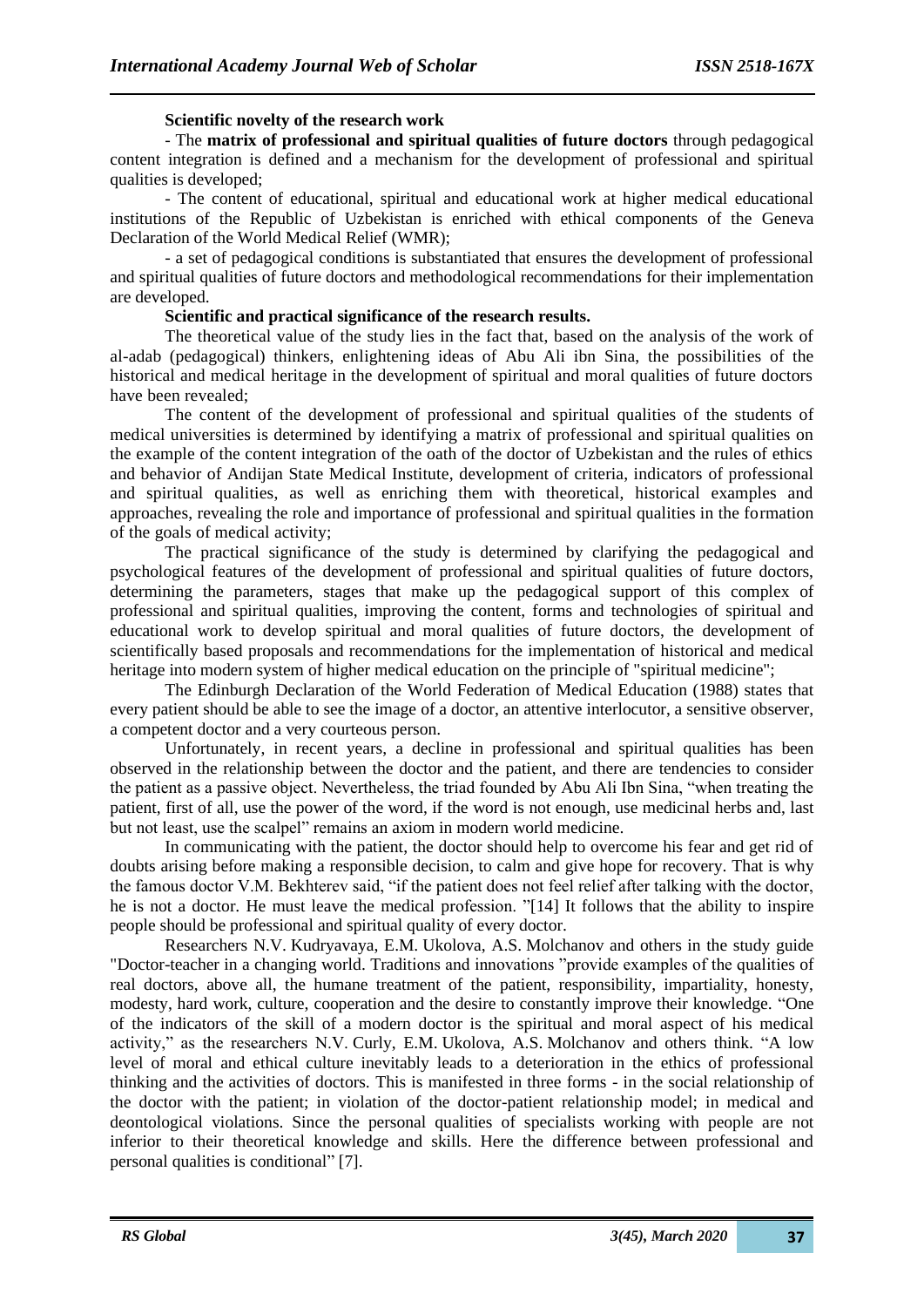In the relations of social life, there are several types of corporate and professional ethics such as "Judicial Spirituality", "Teacher Ethics", "Ethics and Rules of Conduct for the Internal Affairs Officer", and "Engineer Ethics", which are important in the spiritual and moral relationships in the society. However, in life there are such vices as a contradiction to professional and spiritual qualities, going beyond normal behavior, immorality, corruption, rudeness, bureaucracy and deceit. The future doctor – student as an adult person is ready to develop their positive qualities and get rid of negative ones in the process of self-education and self actualization. The great doctor Abu Ali ibn Sina said: "If a person cannot get rid of chatter, confrontation, contention, complaints, discontent, gossip, he will not be able to get rid of his dirty and lower nature"[15]. This conclusion is confirmed by the results of modern research.

According to the study conducted by psychologist G. Kuldasheva at Samarkand State Medical Institute in the study of student motivation, "personal qualities play a key role in shaping the motivation of educational activities of students of medical universities. The relationship of the sustainability of the motivation of educational activities of an individual with his level of interest and the formation of various points of view, the importance of the component of self-awareness and selfesteem of the individual in creating educational motivation, as well as social and personal motives, are shown as important factors in the development of educational motivation." [6]

At present, the axiological aspect of the problem is of great importance. That is, "... the training of axiology basis is very important. For this reason, this is one of the main criteria for the effectiveness of education - the use of those areas of knowledge in which achievements in the field of universal values are summarized" [9], says K. Nazarov, Doctor of Philosophy.

This comes out from the differences in national, historical traditions and lifestyle of each country. For example, in the United States the most important task of upbringing is the formation of consciousness of national pride and statehood. In Britain, education is primarily aimed at preserving the traditional values and spiritual foundations of the society. Comparing the education systems of developed countries (England, America), we identified the following common aspects. An active civic stand, high spirituality and spiritual values remain at the forefront of educational values. The preservation and training of these values is the central task of the educational policies of these countries. For example, the law of the United States of America (The Student Citizen Act) addresses the question of what qualities of a modern student should be inculcated [16].

Abu Ali ibn Sina said that things in the world, including human qualities, can be divided into three levels, that is, the highest level - the means leading to perfection; insufficient funds to achieve excellence and, finally, intermediate means. This scientist, a thousand years ago, substantiated the idea of measuring the human, professional qualities of education and development from the point of view of philosophy and theoretical pedagogy. Ibn Sina does not consider the intrinsic beauty and inferiority inherent in man as the inevitability of fate, which cannot be corrected. Rather, he seeks to identify the causes of these traits: something external from his environment affects the appearance of good and bad behavior in people. This effect can be either negative or positive. By eliminating the causes of negative influences, one can form good manners and behavior in a person. The purpose and essence of the education of needs (NAFS) is to solve this problem [5].

Alisher Navai in his work "Love of Hearts" ("Mahbubul - kulub") says: "An experienced and merciful healer is like Jesus. The work of Jesus is to return the soul that has left the body with prayer, and the task of the healer is to prevent the soul from leaving the body with the help of healing. The face of such a doctor is loved by the sick people, and the words are pleasant. His every breath is a cure for the sick person; every step is healing the disease. His face resembles the savior of Khizr, and the decoction that he gives is life-giving water. Even if the doctor is a master of his craft, but at the same time ill-mannered, insensitive and rude, he will not be able to heal the patient and his body, regardless of the medical procedures. A friendly doctor is a cure for bodily ailments, but a cruel, vicious and illiterate doctor is a disaster for people:

Ҳозиқ табиби хушгўй тан ранжиға шифодур,

Омию тунду бадхўй эл жониға балодур"[2].

Professional and spiritual qualities determine the norms of the cognitive-behavioral system, regulating pedagogical activity, act as a mediator and a link between pedagogical activity and the social worldview.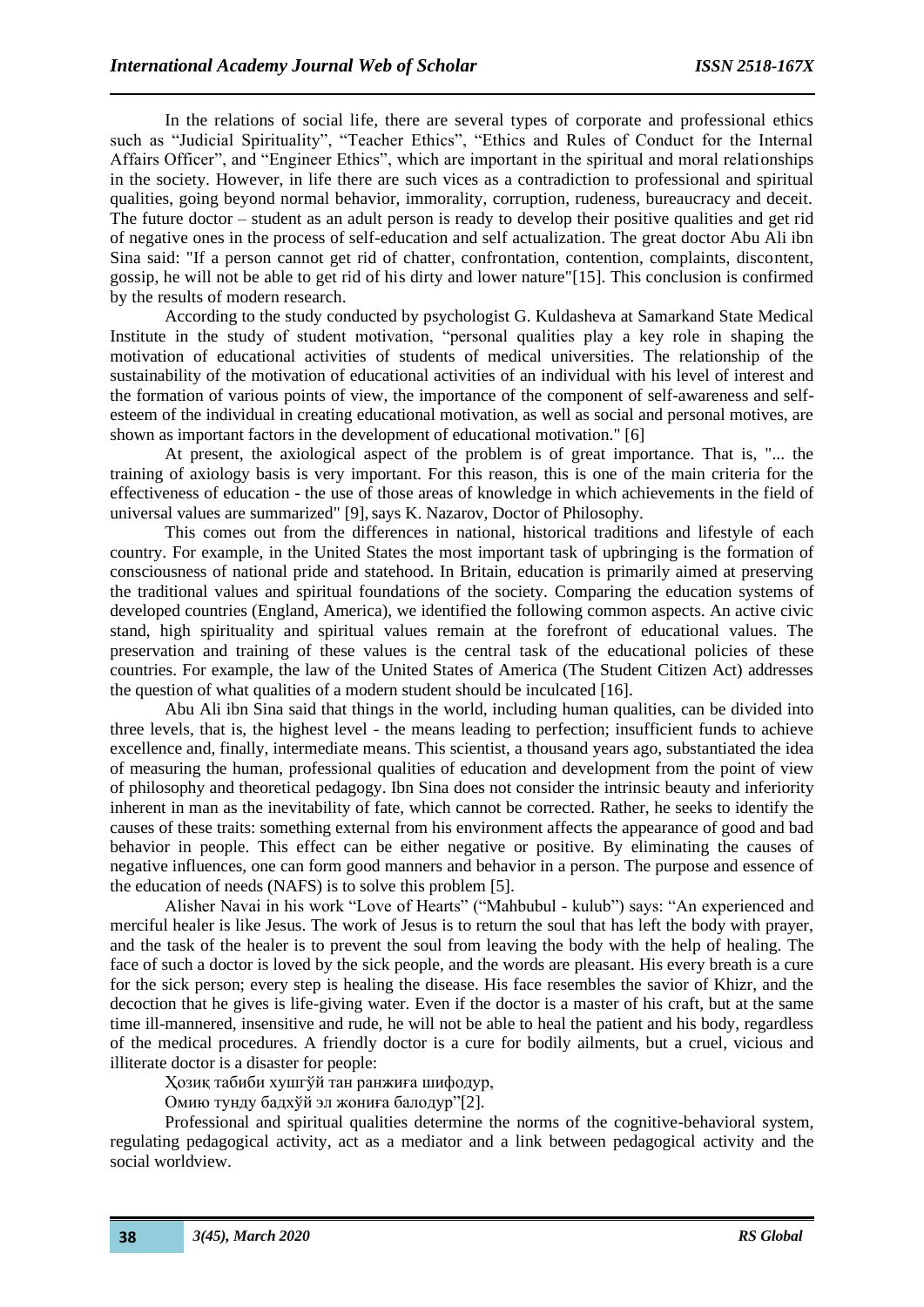The acquisition of pedagogical values occurs in the process of the implementation of pedagogical activity, and in this process their subjectivation is carried out. The level of subjectivity of values is a sign of professional development of the individual [10].

S. Mustafayev, a researcher separately emphasizing the professional and personal qualities of the head of the art circle, said that "he should be an organizer, teacher and speaker with a high national ideological consciousness, educated in the theory of education, methodology, psychology and knowledge of national and local culture, history" [8].

Akramova Sh. A. examines the ideological immunity of a customs officer as professional and spiritual qualities of a person and concludes that ".... spiritual and ethical qualities like honesty, integrity, impartiality, dedication, patriotism, required from customs officers, have not changed for millennia"[11].

I.N. Aslanov emphasizes the important role of courtesy as a quality in overcoming psychological barriers and obstacles in the professional activities of a customs officer in his candidacy work [12].

Yu.M. Asadov a psychologist, speaking about the communicative readiness of a modern specialist, comes to the conclusion that this quality promotes empathy, courtesy, friendship, cooperation, collectivism, willingness and ability to interact with colleagues, avoiding unnecessary tension in relationships, the ability to solve problems, and the ability to compromise with colleagues [13].

Another important condition for the success of a future doctor is not only his professionalism, but also his personal, spiritual maturity and competence − the possession of relevant social competencies. In this case, the physician's spiritual maturity works as a catalyst to activate initial training. Therefore, future doctors need to develop the necessary spiritual qualities for professional work at the medical institute. Because due to insufficient spiritual control over their professional behavior and activities, even highly qualified specialists can be deceived by the ideas of corruption, crime, fraud, cosmopolitanism, selfishness, commercialism and even religious extremism, and can lead to actions against themselves, people, people and state.

The content analysis of professional and spiritual qualities in the text "Oaths of a Doctor of the Republic of Uzbekistan" reveals the conditions for creating a cluster of spiritual and ethical qualities such as responsibility, humanism, tolerance, dedication, commitment, simplicity, modesty, honesty, perseverance, willpower, kindness, and pedagogical skills, respect for teachers, respect for professional and spiritual traditions, loyalty.

A cluster of these qualities forms the basis of the work carried out in the experimental work. This cluster of moral and ethical qualities can be called "doctor etiquette." However, due to the fact that etiquette is mainly limited by the person-to-person communication system and is not included in its attitude to work, duties and social duty, we interpret this as a set of professional moral qualities, and at the same time we consider it necessary to study and enrichment with world spiritual and ethical standards.

In particular, the "Solemn Oath of the Doctor" was adopted at the 2nd General Assembly of the World Medical Association, held in Geneva in September of 1948, at the 22nd meeting of the World Medical Assembly in Sydney, Australia, in August 1968, supplemented at the 35th meeting of the World Medical Assembly, held in Venice, Italy, in October of 1983, supplemented, at the 46th meeting of the World Medical Assembly in Stockholm, Sweden, in September of 1994, supplemented, and is currently active worldwide.

The pedagogical platform for the development of professional and spiritual qualities in medical universities and its capabilities were studied by us on the basis of the analysis of moral and ethical content analysis.

As part of the study, a matrix of professional and spiritual qualities of future doctors was determined in the context of the content integration "The Oath of the Doctor of Uzbekistan" and "Ethical Rules of Andijan State Medical Institute", and development criteria and diagnostic indicators of professional and spiritual qualities of future doctors were developed.

Our studies have shown that the content of these documents is built in projective and preventive direction. In other words, the being presented by us 43 signs are projective, that is, they are intended for development, and in 52 negative qualities the pedagogical preventive tasks are provided.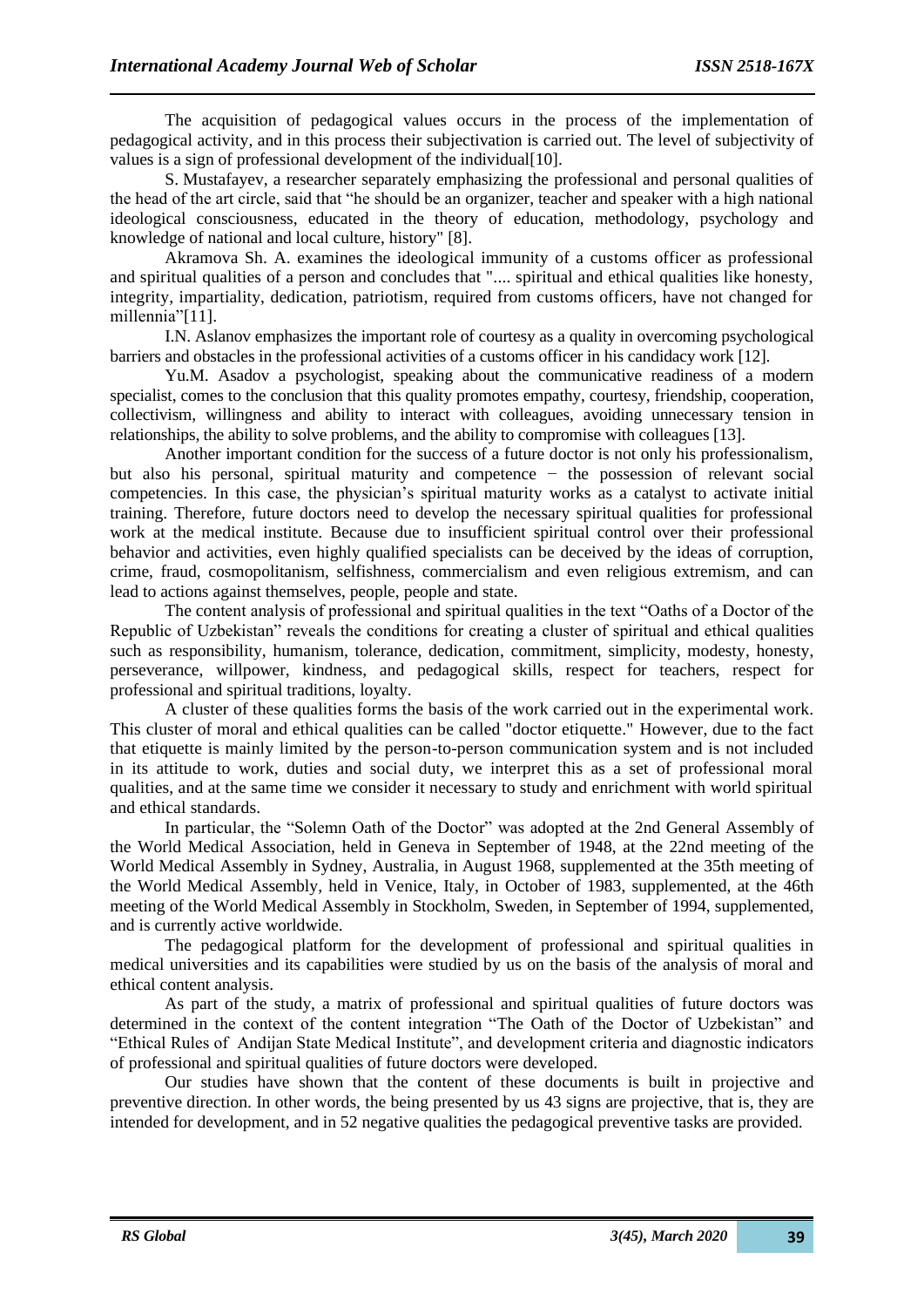#### **Matrix of professional and spiritual qualities of future doctors**

On the example of pedagogical content integration "The Oath of the Doctor of Uzbekistan" and "Ethical Rules of Andijan State Medical Institute"

| spiritual<br>professional<br><b>Positive</b><br>and                                                                                                                                                                                                                                                                                                                                                                                                                                                                                                                                                                                                                                                                                                                                                                  | <b>Negative professional and spiritual qualities</b>                                                                                                                                                                                                                                                                                                                                                                                                                                                                                                                                                                                                                                                                                                                                                                                                                                                                                                                                                                                                                                                                                                                                                                                                                                                                                                                                                                                                                                                                                                                                                                                                                                                                                                                               |
|----------------------------------------------------------------------------------------------------------------------------------------------------------------------------------------------------------------------------------------------------------------------------------------------------------------------------------------------------------------------------------------------------------------------------------------------------------------------------------------------------------------------------------------------------------------------------------------------------------------------------------------------------------------------------------------------------------------------------------------------------------------------------------------------------------------------|------------------------------------------------------------------------------------------------------------------------------------------------------------------------------------------------------------------------------------------------------------------------------------------------------------------------------------------------------------------------------------------------------------------------------------------------------------------------------------------------------------------------------------------------------------------------------------------------------------------------------------------------------------------------------------------------------------------------------------------------------------------------------------------------------------------------------------------------------------------------------------------------------------------------------------------------------------------------------------------------------------------------------------------------------------------------------------------------------------------------------------------------------------------------------------------------------------------------------------------------------------------------------------------------------------------------------------------------------------------------------------------------------------------------------------------------------------------------------------------------------------------------------------------------------------------------------------------------------------------------------------------------------------------------------------------------------------------------------------------------------------------------------------|
| qualities $1$                                                                                                                                                                                                                                                                                                                                                                                                                                                                                                                                                                                                                                                                                                                                                                                                        |                                                                                                                                                                                                                                                                                                                                                                                                                                                                                                                                                                                                                                                                                                                                                                                                                                                                                                                                                                                                                                                                                                                                                                                                                                                                                                                                                                                                                                                                                                                                                                                                                                                                                                                                                                                    |
| selflessness, justice, modesty, relevance,<br>kindness, pedagogical skill, respect for<br>teachers, respect to professional and<br>spiritual traditions, loyalty, sense of<br>responsibility, correct understanding of<br>the state's internal and foreign policy,<br>humanity,<br>initiative,<br>patriotism,<br>entrepreneurship, will, faith, conscience,<br>moral immunity, mutual trust, respect,<br>caring for each other, solidarity, unity,<br>attentiveness, friendship, honesty, justice,<br>image, interpersonal behavior, delicacy in<br>communication,<br>struggle<br>with<br>the<br>consumption and distribution of narcotic<br>and psychotropic substances, alcohol and<br>tobacco, the pursuit of excellence, honest<br>life, unity, hard work, care, tolerance, the<br>desire for harmony, humanism. | obscenity,<br>Violence,<br>alcoholism,<br>cruelty,<br>drug<br>addiction, religious extremism, "popular culture",<br>infringement of individual rights, slander, insult,<br>ignoring ethics, attending classes in religious clothes,<br>in open clothes that attract people's attention, also in<br>tight clothes, wear metal chains, brooches, various<br>tattoos, sportswear and shoes, posting on the Internet<br>information contrary to national and universal values,<br>production, storage, distribution of illegal religious<br>information, obscene images, propaganda of national,<br>ethnic<br>religious hatred,<br>racial,<br>offense,<br><b>or</b><br>dissemination of information causing moral or material<br>damage to a team member, bodily harm, drugs,<br>psychotropic drugs, smoking, domestic violence,<br>contention, gambling and other risk-based games,<br>humiliation of others, appropriation of the intellectual<br>property of others, use of rude, obscene expressions, a<br>fight, causing moral, material or physical harm to<br>others, timely informing relevant organizations about<br>cases of violation of the legislation of the Republic of<br>Uzbekistan, rudeness towards teachers, talking during<br>classes; discussion of grades of other students with the<br>teacher; any manifestation of lies, deceit or misleading<br>actions; disrespect for employees and their comrades;<br>to receive outside help in passing the current, final<br>control, written work, assignment of work performed<br>by other people; skipping or being late for classes;<br>leave the audience without the permission of a<br>professor or teacher; intentional obstruction to the<br>efforts of another student; showing his material<br>superiority. |

The spiritual and moral qualities of a doctor not only solve the medical problems of patients, but also satisfy their needs for compassion and human kindness.

Therefore, the development of professional and spiritual qualities of future doctors requires an understanding of the continuous process of pedagogical influences aimed at developing in students a conscious attitude to the necessary spiritual and ethical standards and a set of professional qualities in the process of solving professional problems.

**Сonclusions.** In conclusion we can say the development of professional and spiritual qualities of students of medical universities is a complex, lengthy and consistently developing process that requires the cooperation of all participants in the educational process - the teaching staff and students. The effectiveness of this process, first of all, is achieved due to the scientific validity of educational work, systematicity, creativity, spiritual and educational basis and the effectiveness of educational activities, creating the most favourable conditions for the spiritual and moral development of students.

<sup>&</sup>lt;sup>1</sup> Italics - qualities not mentioned in the oath. The bold quality mentioned in the oath.